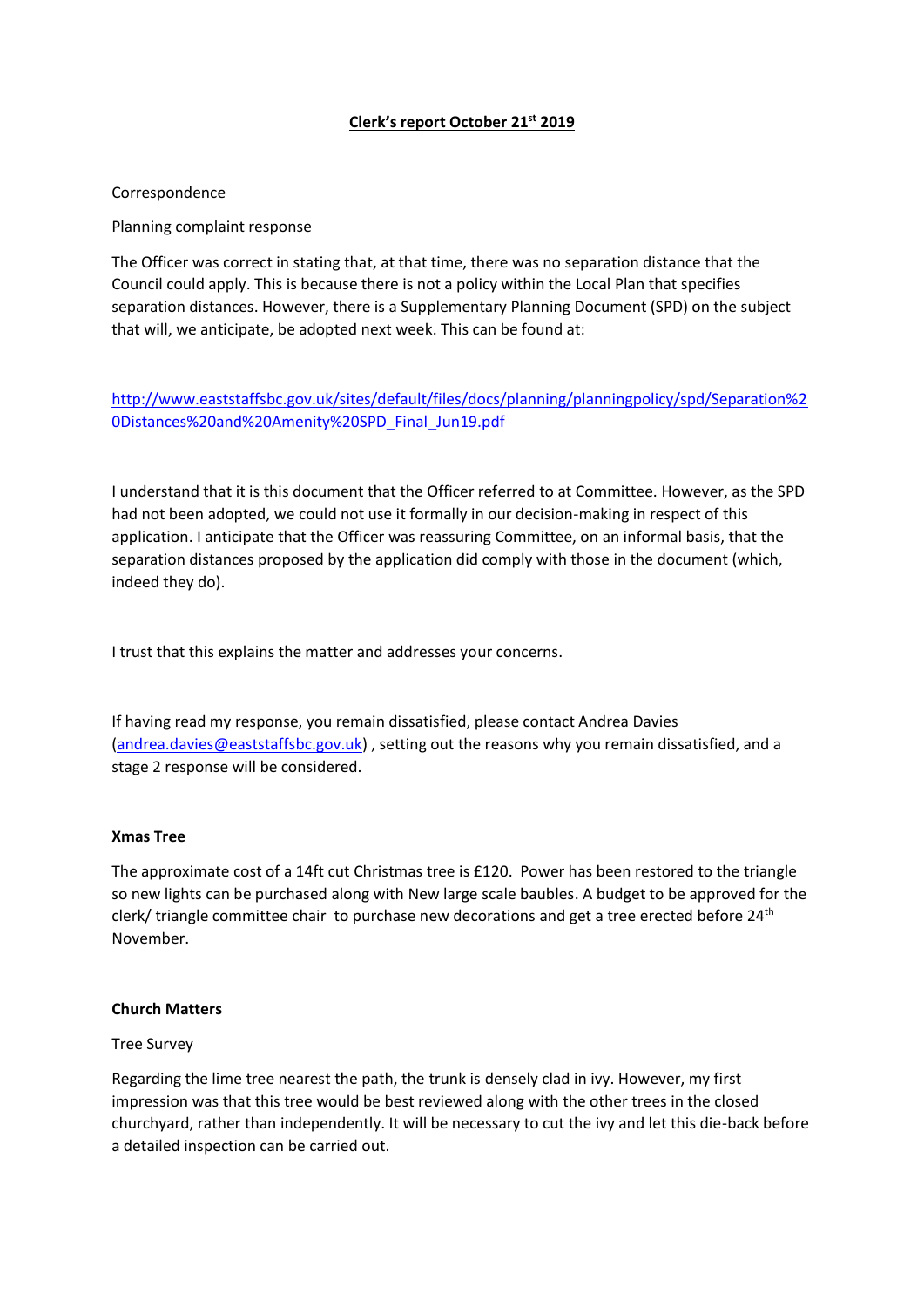11 trees in closed Quote 1 £360 Quote 2 250.00 Quote 3 £475

### **Barrier at Ferrers Avenue Repair**

### **Quote one**

The barrier at Ferrers Ave it has been hit and is out of line. The posts are concreted in and are solid. The barrier itself is also bent and quite a tight fit in the posts.

The easiest way to make it work would be to reduce the size of the bar, but it is galvanised so possibly expensive.

To dig out the post and reset it, I would cost £200, but if someone hits it again the same problem would occur.

# **Manual Swing Gate**

### <https://thebarrierpeople.com/manual-swing-gate.html.html>

The TBP5700SSL Manual Swing Gate is a high quality low cost solution to a wide variety of access situations. Maximum Span 6.0 Metres. Construction: Gates 60mm x 60mm x 3mm. Posts 100mm x 100mm x 3mm.

**See Details Span Width 3.5 Metres Fixing Method Root Fixed (concrete in) Colour RAL9005 Jet Black Additional Latch Post (recommended) Required Padlock Shroud Yes Please Galvanised Yes Please Vinyl Striping No Thanks**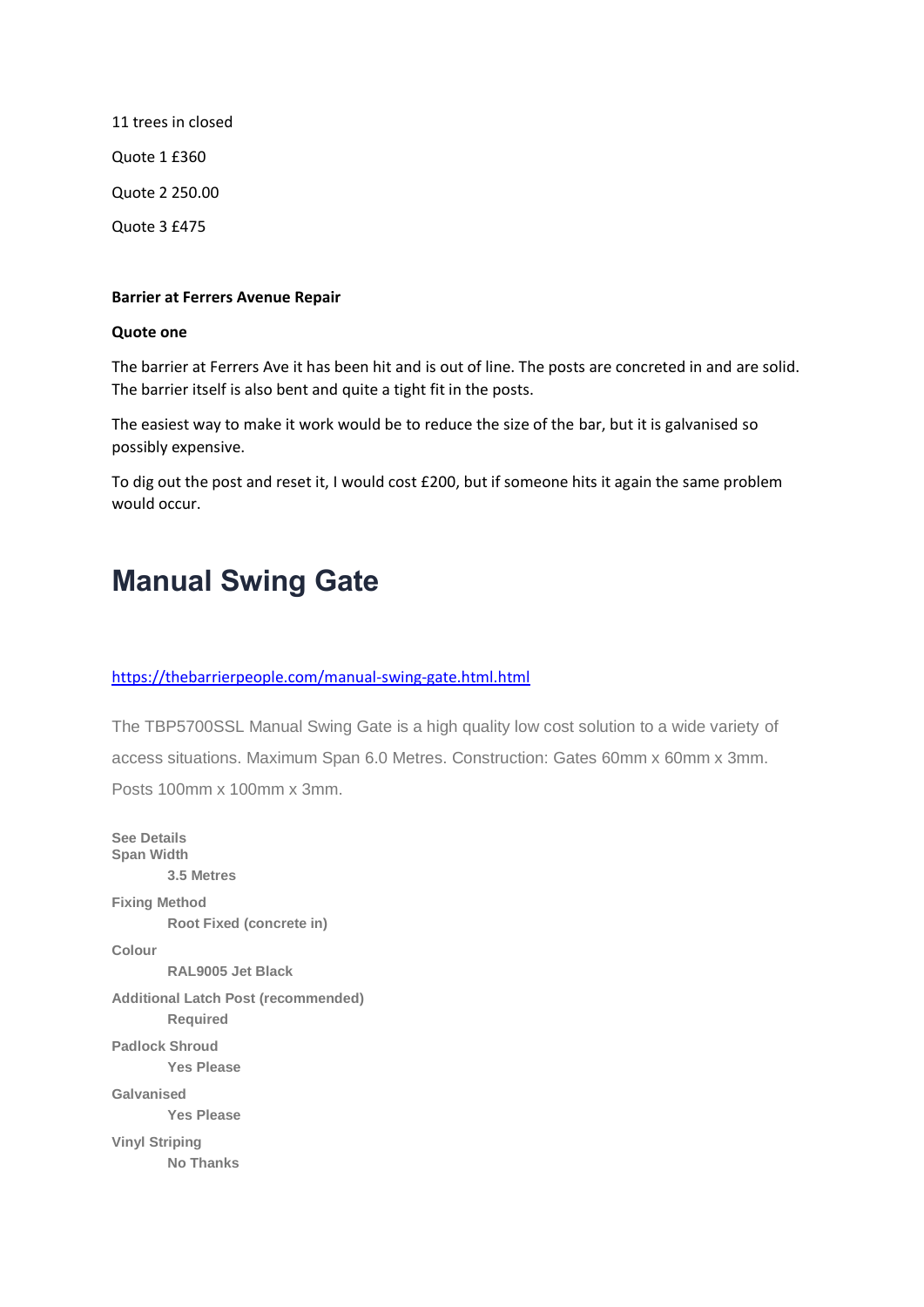### Barriers Direct



3.5m

£ 1,036.81per

### **Cornmill Lane 5 a side goals**

Play and Leisure Equipment

5 a side goal £385 steel goal (one)



With net built in £1490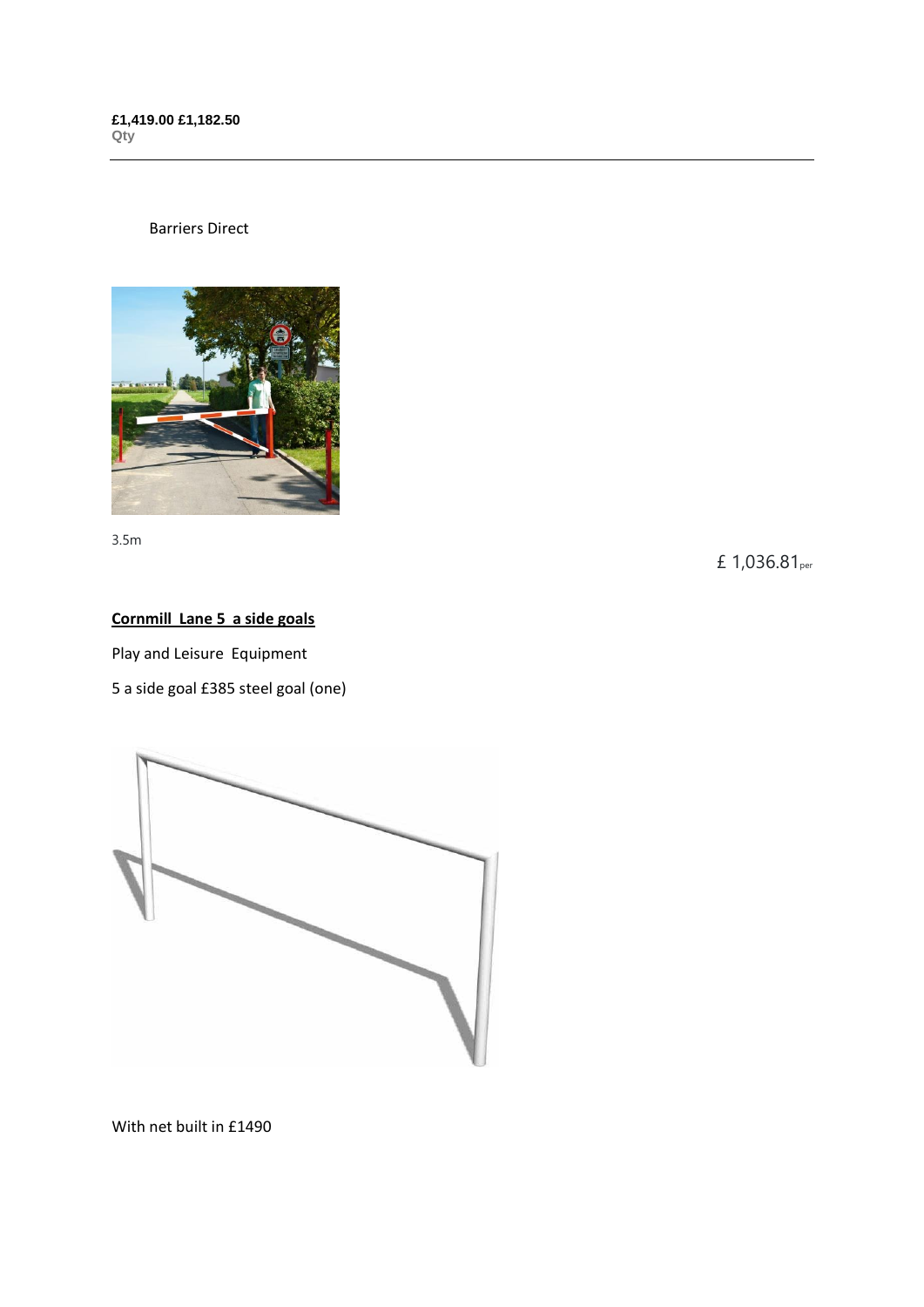

### **Live 4 soccer.co.uk**

[https://www.live4soccer.co.uk/7v7-champion-socketed-mini-soccer-goal-pair.html?\\_\\_\\_SID=U](https://www.live4soccer.co.uk/7v7-champion-socketed-mini-soccer-goal-pair.html?___SID=U)

# **Mini Soccer Champion Socketed Goal - PAIR**

16ft

This steel socketed goal is also known as the 'PARK' goal thanks to its robust anti vandal construction. Package deal includes a pair of goals, net supports, ground sockets with lids, 3.5mm nets and net clips. Everything you need!

£675.00

## **£550.00**

# **Senior Champion Steel Socketed Goal (Pair)**

This **76mm steel socketed goal** is a firm favorite among parish councils, schools and local authorities thanks to it's heavy duty anti vandal construction. This goal is ideal for parks or any playing fields where there may be public access and unsupervised use.

The goal is manufactured from a heavyweight 76mm round steel that is 4mm thick providing amazing strength. **Corners are fully welded** giving this goal an exceptionally strong frame that is **built to last!** All bolts and fixings are stainless steel while the entire frame is hot dip galvanised before being polyester powder coated white to prevent against rust.

This great value steel socketed goal is **ideal for clubs, schools and colleges** looking for a durable, low maintenance goal that will stand up to frequent use.The package deal includes a 3.5mm heavy duty white net that is UV stabilized and very durable.

This goal is **manufactured in Great Britain** by our experienced engineers and confirms to BS EN 748. This goal is sold as a pair.

### **KEY FEATURES:**

- Manufactured from heavyweight 76mm x 4mm OD Steel
- Hot dipped galvanised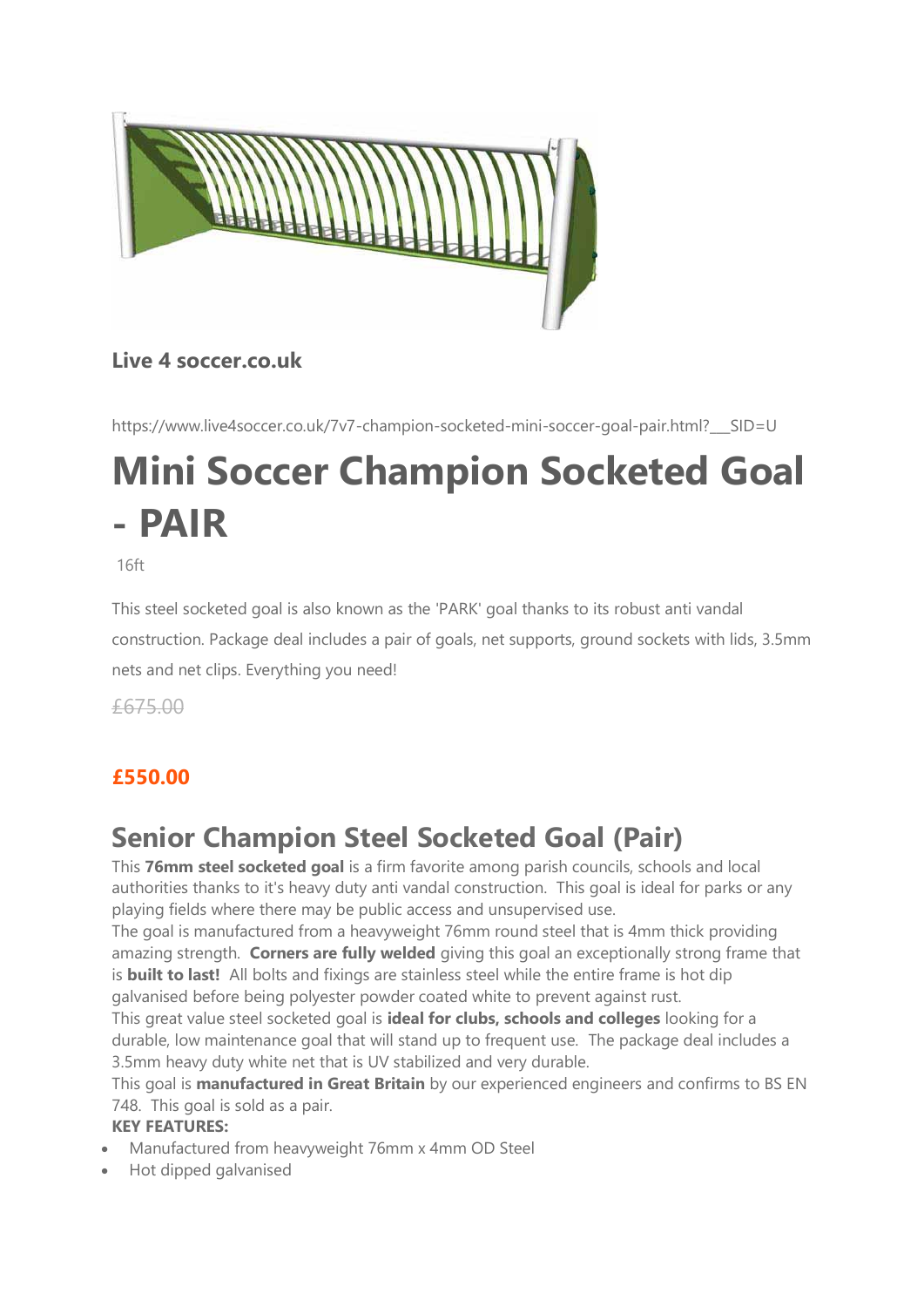- Polyester powder coated white
- Fully welded corners
- Very strong and vandal resistant
- Suitable where there is public access
- Stainless steel fixings
- Ideal for schools, clubs and academies
- Manufactured in Great Britain
- Suitable for Under 7's to Under 10's
- Requires assembly

### **PACKAGE INCLUDES:**

- Champion Socketed Goal (Pair)
- Heavy Duty Steel Sockets with Lids (Pack of 4)
- Steel Net Supports (Pack of 4)
- 3.5mm White Net (Pair)

# **76mm OD Steel Goal Sockets**

The 76mm OD Steel Goal Sockets are made from an 83mm OD steel and are 46cm deep with plastic caps.

### **£119.95**

- •
- Pack of Net Clips (Pack of 80)



# **6.4m x 2.13m x 60mm dia. Junior Heavyweight Football Goals**

Set of 60mm diameter steel Junior sized football goals with sockets, ideal for school and junior club use.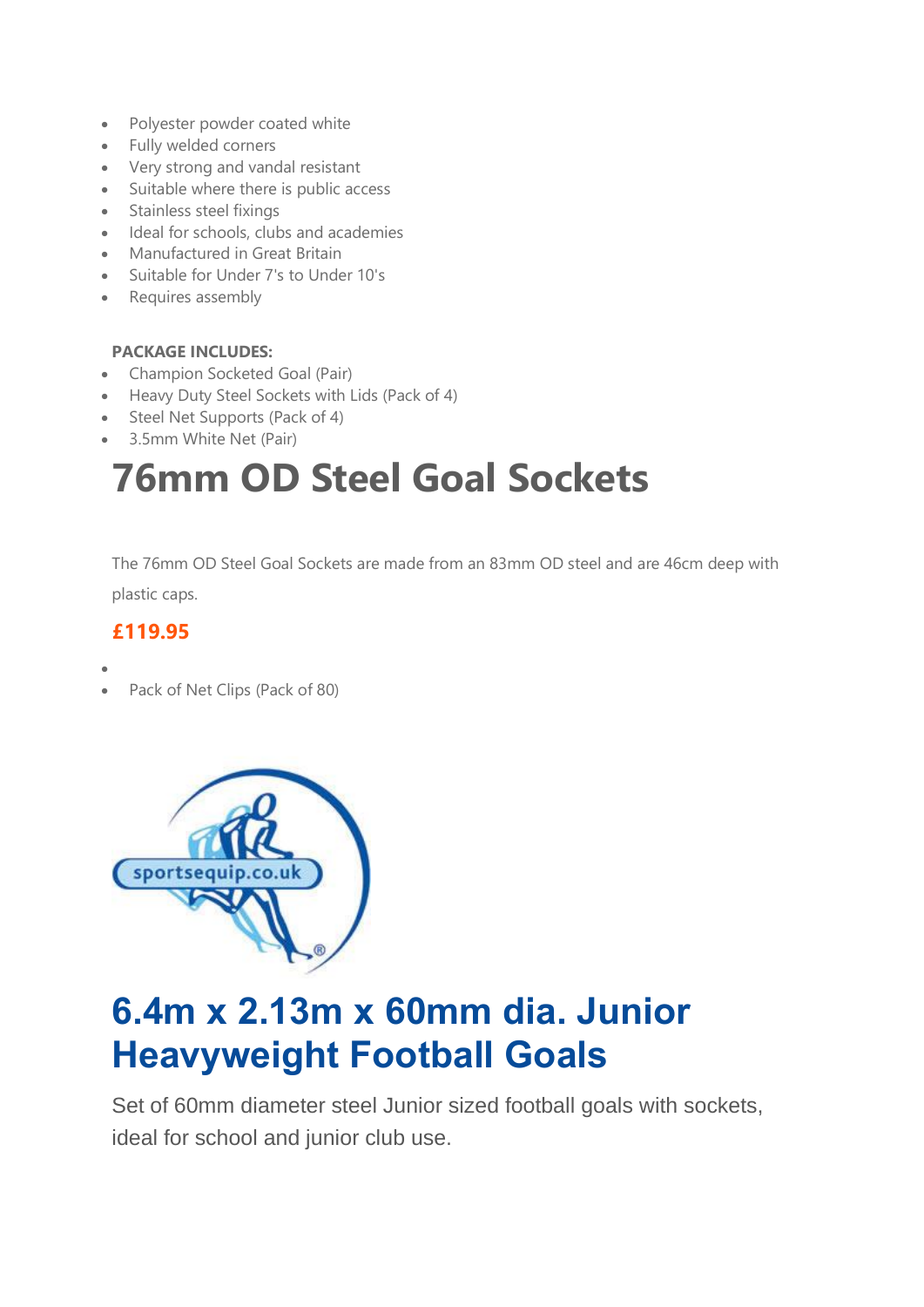The unique hexagonal rivet fixing with 12mm thread prevents cross threading and ensures the uprights are fixed securely to the crossbar.

Tested to BS8462 when installed correctly.

Goal size 6.4m x 2.13m

Crossbar corner joints are fully welded for strength and safety.

Zinc phosphated and polyester powder coated white for a tough, scratch resistant finish.

Stainless steel external bolts.

Supplied with 24 arrow net hooks.

Manufactured from 60mm diameter steel x 4mm thick crossbars and 3mm thick uprights.

65.9mm internal diameter sockets 460mm deep designed so that the uprights sit 308mm into the sockets.

Net supports and nets need to be ordered separately.

Recommended net supports FBL-081.

Recommended nets FBL-090.

Goals are supplied as a set of two please contact our sales office if a single goal is required.

Goals must be installed as per the manufacturers' instructions to conform to BS8462.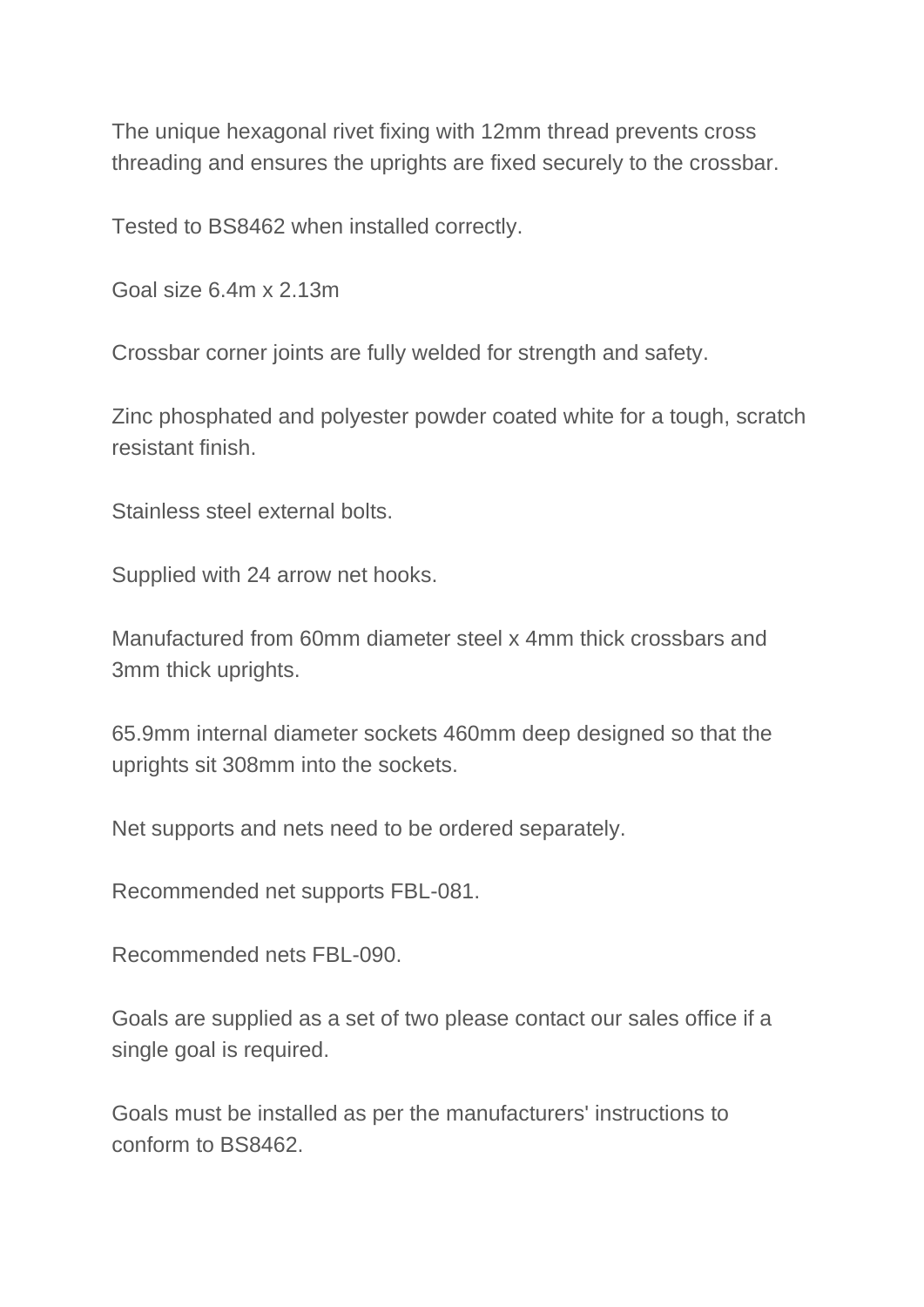Goals require regular maintenance, chips and scratches should be treated to avoid corrosion at those points.

When looking at linked components for these goals please only consider Harrod UK products which are always prefixed with three letters and a hyphen e.g. 'FBL-' rather than the alternative 'FO-'which come from different manufacturers and are not usually compatible

108.00 kg per set.

### **Price: £591.00 Excl. VAT** (£709.20 Incl. 20% VAT) **Band B:** Includes delivery to mainland GB. Excludes some AB, FK, IV,

Powder coated steel drop-in lids for 60mm round football pos

# **Price: £65.50 Excl. VAT** (£78.60 Incl. 20% VAT)

# MH Gials

### **Heavy duty socketed goals with locking uprights**

- 60mm steel used on both the crossbar and uprights
- Heavy duty welded steel corner joints
- Designed to withstand heavy out door use
- Durable powder coated finish.
- 450mm steel sockets and 60mm plastic socket caps
- 7" net pegs for pegging out the ground netting
- This goal has been independently tested to conform to the BS8462:2012

### **FT-161 12X4 Package price £486.00 per pair**

### **Standard 60mm Sockets**

- Sockets suitable for MH Goals 60mm goals
- Set of 4
- **FT-576 Price £90.00 set of 4**

**Carriage £45.00**

**VAT £124.20**